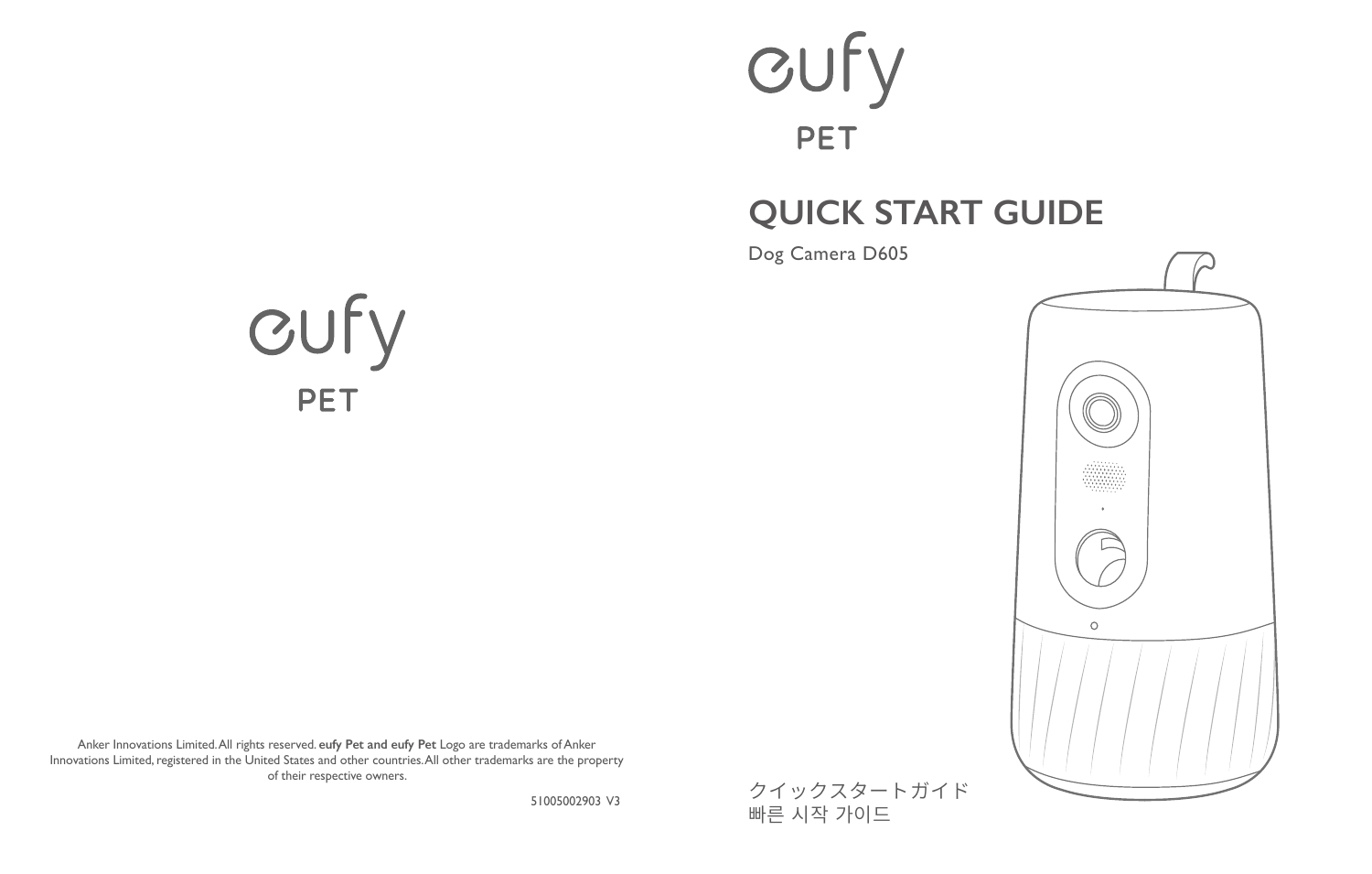



|              | Œ<br>$\Omega$<br>⊙<br>$\left( 4\right)$<br>G<br>σ.<br>6 | ◉<br>$\bar{\bm{\theta}}$<br>◉                                                                                         |
|--------------|---------------------------------------------------------|-----------------------------------------------------------------------------------------------------------------------|
| A            | <b>Treat Container Lid</b><br>6)                        | Status LED<br>· Blue: Connected.                                                                                      |
| $\mathbf{z}$ | Camera                                                  | · Flashing red: Disconnected.<br>· Flashing blue: Connecting / Someone is watching<br>live video / Recording a video. |
| €            | Speaker                                                 | · Green: Starting or restarting the system.<br>· Green for 10 seconds: Launching treats.                              |
| Ø            | Microphone<br>❸.                                        | <b>Treat Container</b>                                                                                                |
| G            | Treat Launching Port<br>☉                               | <b>SYNC Button</b>                                                                                                    |
| 6            | Residue Lid<br>$\circ$                                  | Release Button: Press and hold to take out the treat<br>container.                                                    |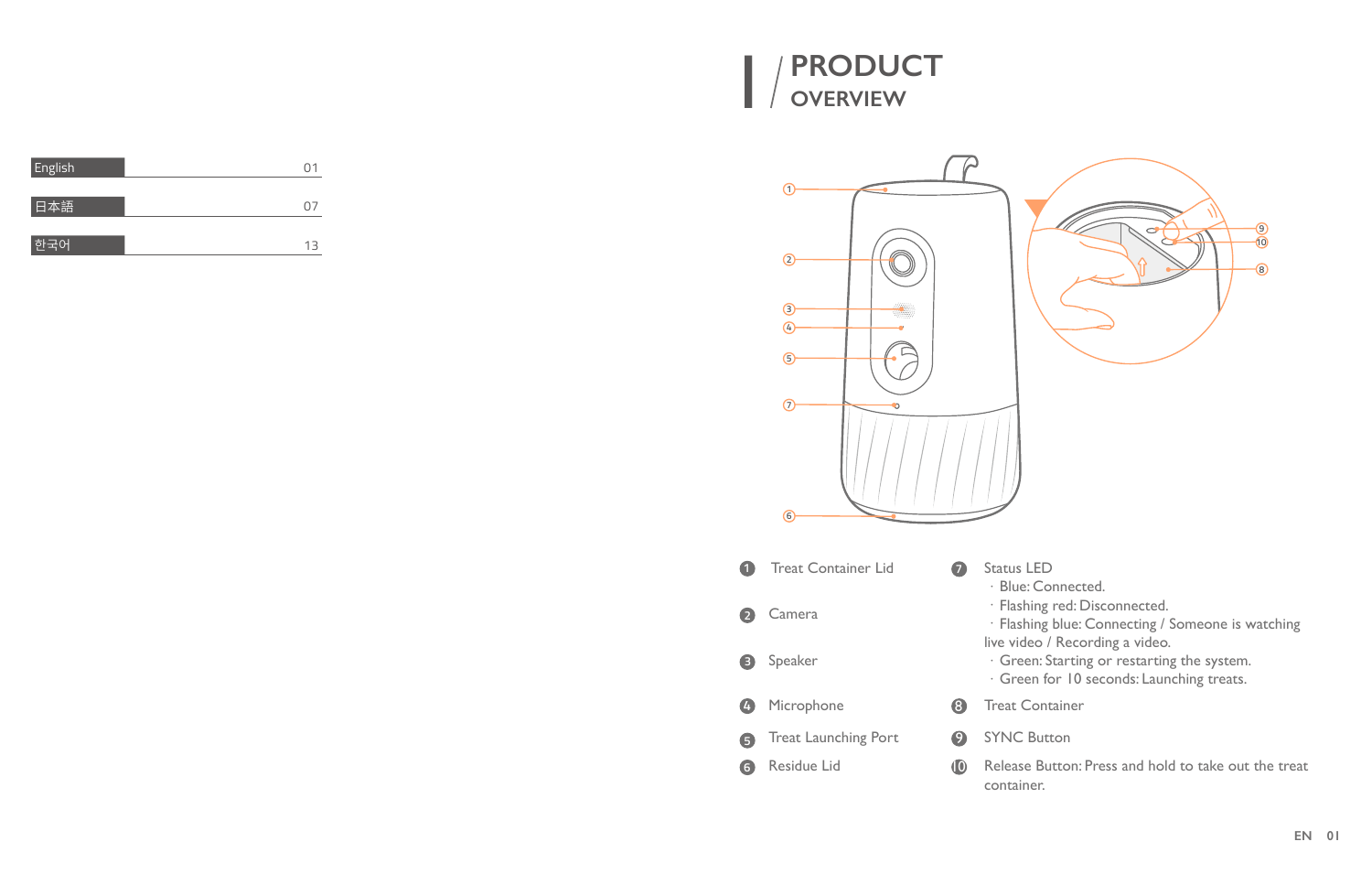

Connect Dog Camera D605 to power with the power port on the bottom.





1. Download and install the eufy Pet app, then sign up for an account.



2. Scan the QR Code on the bottom using the eufy Pet app and follow on-screen instructions to complete the setup.

**Scan QR Code**

Select Device Manually

**BR** 



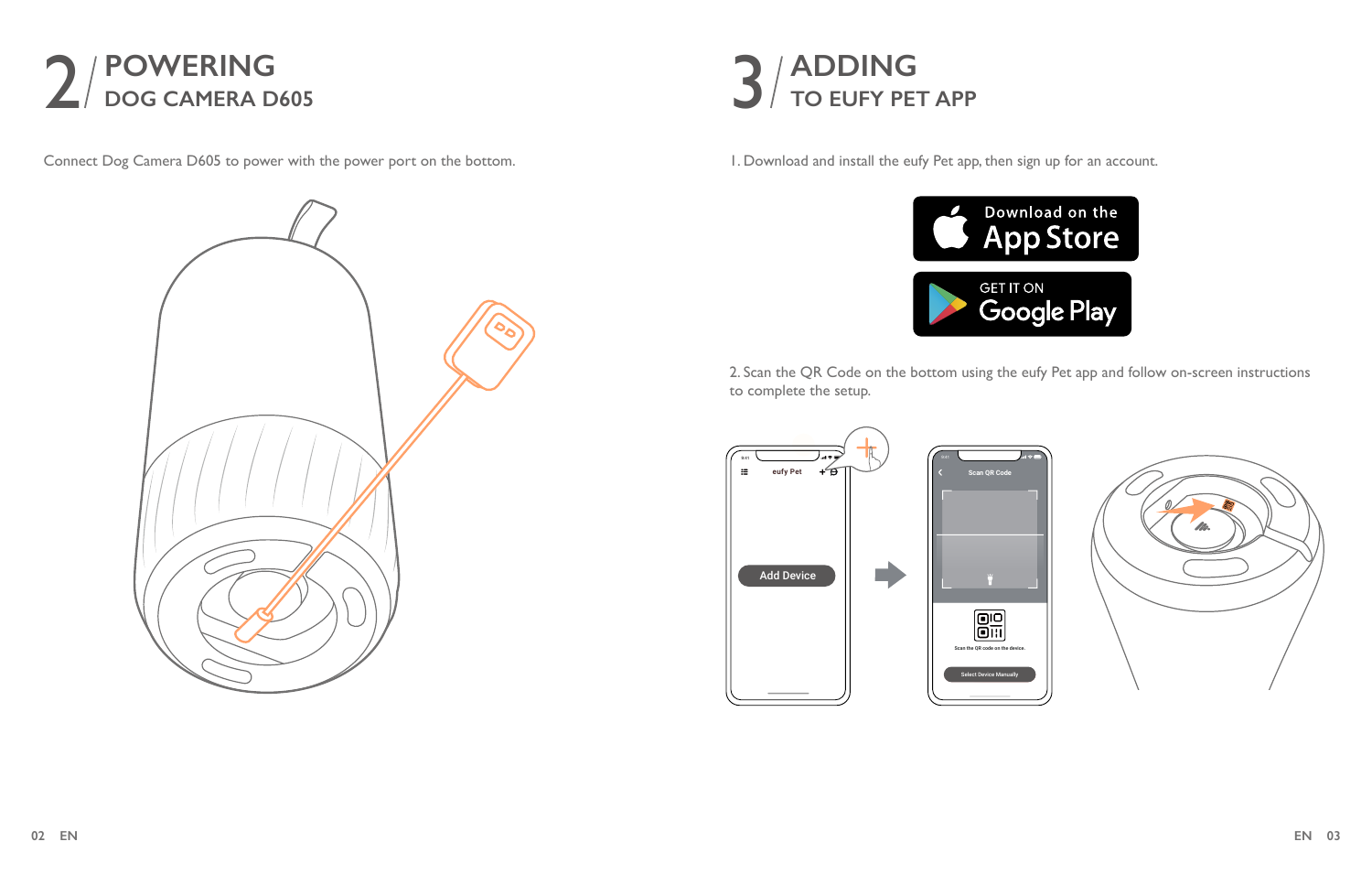

·Clean treat container regularly.

·Remove residue regularly: remove the lid and pour out residue.



## **NOTICE**

The adapter shall be installed near the equipment and shall be easily accessible. Do not use the Device in the environment at too high or too low temperature, never expose the Device under strong sunshine or too wet environment. The suitable temperature for the product and accessories is 0°C to 40°C (32°F to 104°F).

When supplying, please place the device in an environment that has a normal room temperature and good ventilation.

It is recommended to supply the device in an environment with a temperature that ranges from 5°C~25°C (41°F to 77°F).

Please ensure to use only the adapter offered by the manufacturer. Using unauthorized adapter may cause danger and violate the authorization of the projecter and the guarantee article.

This adapter is for indoor use only. The rated output voltage/current of the adapter is 12VDC/2A. The plug of adapter considered as disconnect device.



 Your product is designed and manufactured with high quality materials and components, which can be recycled and reused.

#### **FCC Statement**

This device complies with Part 15 of the FCC Rules. Operation is subject to the following two conditions: (1) this device may not cause harmful interference, and (2) this device must accept any interference received, including interference that may cause undesired operation.

**Warning:** Changes or modifications not expressly approved by the party responsible for compliance could void the user's authority to operate the equipment.

**Note:** This equipment has been tested and found to comply with the limits for a Class B digital device, pursuant to Part 15 of the FCC Rules. These limits are designed to provide reasonable protection against harmful interference in a residential installation.

This equipment generates, uses and can radiate radio frequency energy and, if not installed and used in accordance with the instructions, may cause harmful interference to radio communications. However, there is no guarantee that interference will not occur in a particular installation. If this equipment does cause harmful interference to radio or television reception, which can be determined by turning the equipment off and on, the user is encouraged to try to correct the interference by one or more of the following measures: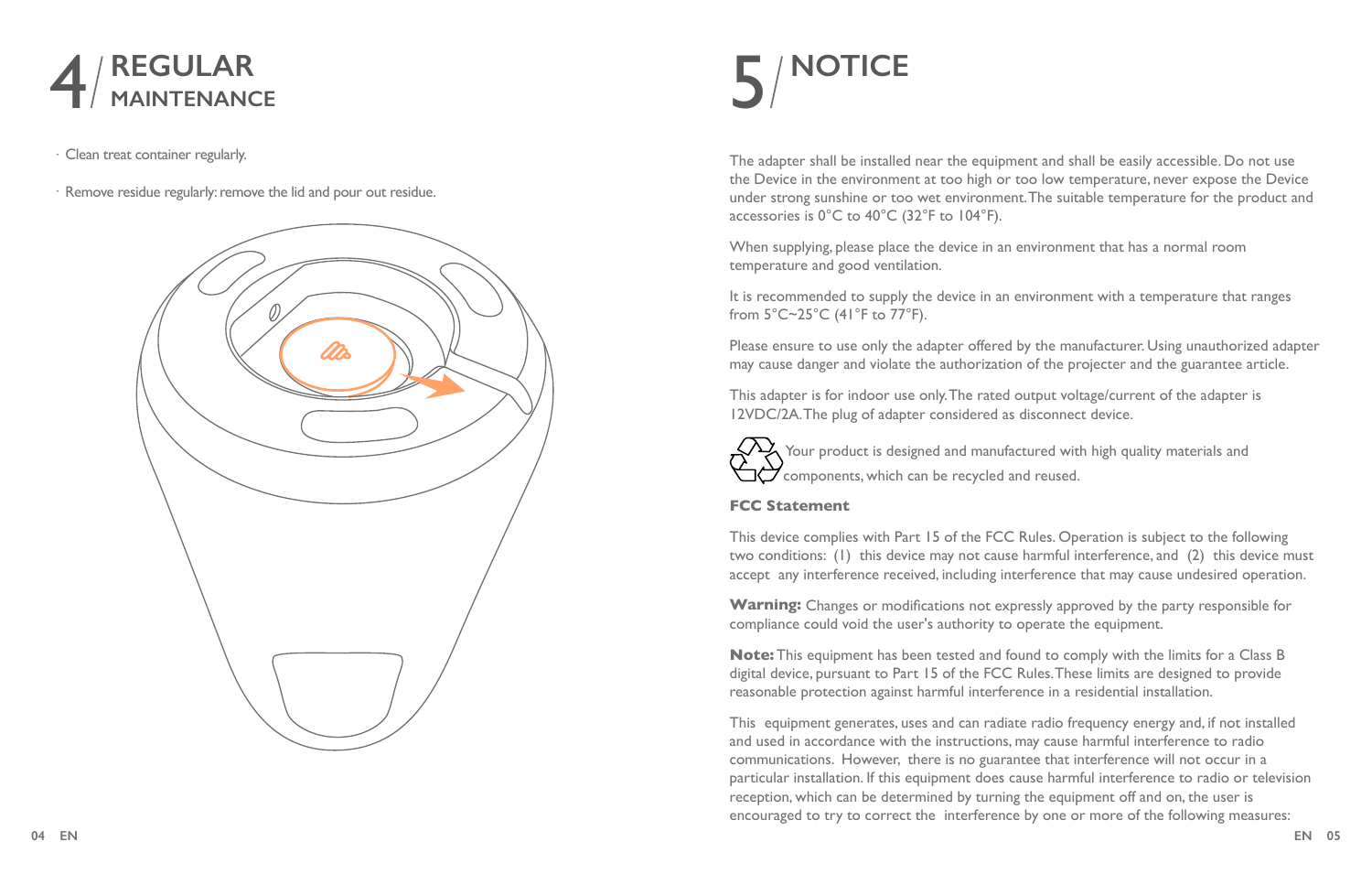(1) Reorient or relocate the receiving antenna. (2) Increase the separation between the equipment and receiver. (3) Connect the equipment into an outlet on a circuit different from that to which the receiver is connected. (4) Consult the dealer or an experienced radio / TV technician for help.

#### **FCC Radio Frequency Exposure Statement**

The device has been evaluated to meet general RF exposure requirements. The device can be used in fixed / mobile exposure condition. The min separation distance is 20 mm.

#### **Notice:** Shielded cables

All connections to other computing devices must be made using shielded cables to maintain compliance with FCC regulations.

The following importer is the responsible party.

Company Name: POWER MOBILE LIFE, LLC

Address: 10900 NE 8TH ST, STE 501, BELLEVUE, WA 98004

Telephone: 1-800-988-7973



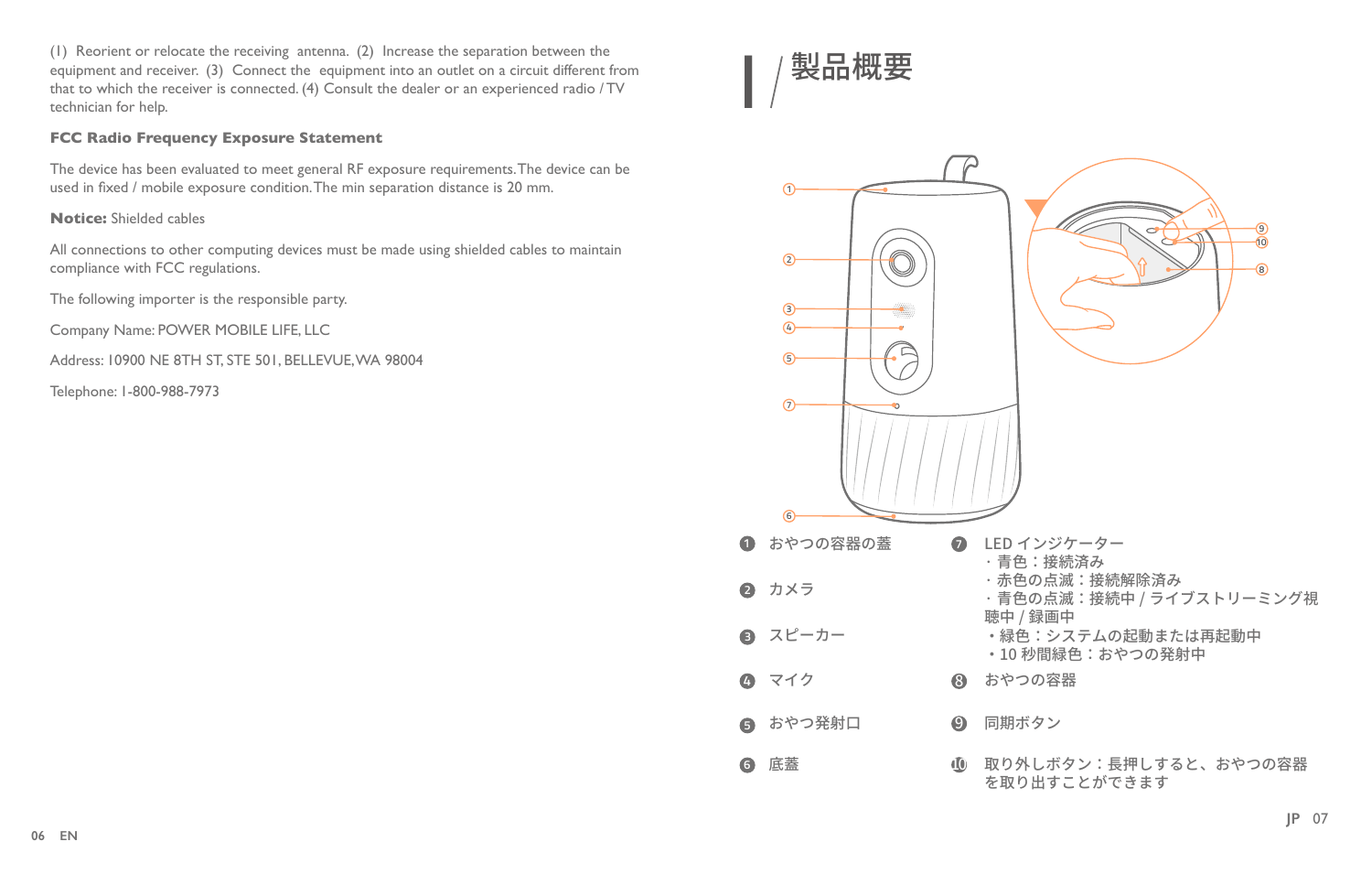

本体の底にある電源ポートに接続し、電源をオンにします。



# $\textbf{Q}$  / EUFY PET アプリへの追加

1. Eufy Pet アプリをダウンロードし、アカウントに登録します。



2. Eufy Pet アプリを起動し、本体底面の QR コードをスキャンします。画面の指示に 従ってセットアップを完了します。

**Scan QR Code**

 $\boxed{25}$ 



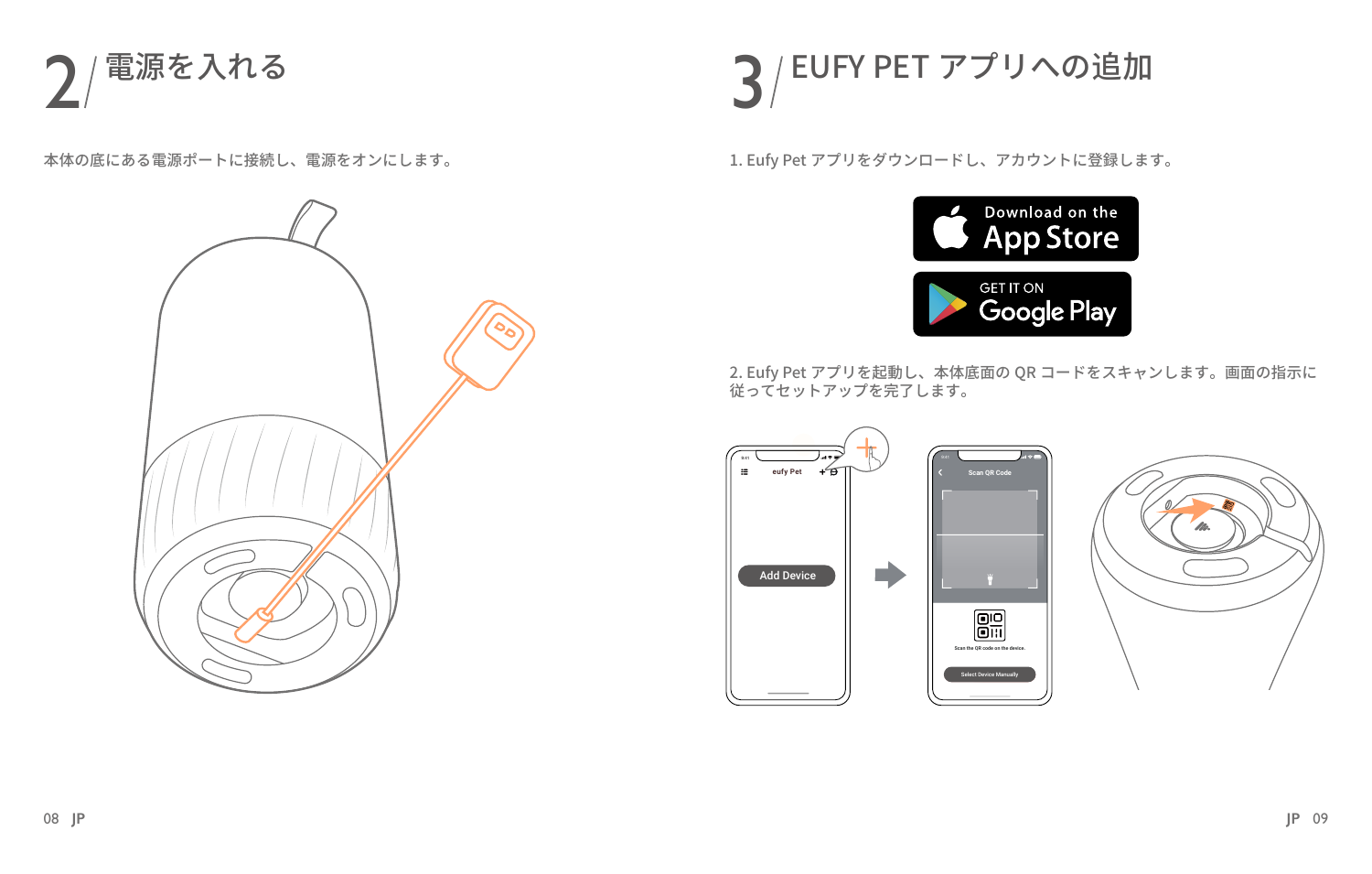

- ・おやつの容器は定期的に清掃してください。
- ・底蓋を外し、残留物を取り除きます。





電源アダプタは機器の近くに設置し、手の届きやすい状態にしてください。温度が極 端に高いもしくは低い環境で本製品を使用しないでください。直射日光および高い湿 度を避けて使用・保管してください。本製品および付属品の動作温度は 0℃〜 40℃で すが、室温(5℃〜 25℃)でのご使用をお勧めします。

通気性に優れた室内でご使用ください。

同梱の電源アダプタのみを使用してください。それ以外のアダプタを使用すると、事 故や怪我につながる恐れがあります。また、保証が適応されない可能性があります。

この電源アダプタは屋内使用専用です。定格出力電圧 / 電流は DC12V/2A です。

 $\left\langle \!\!{\,}^{\mathop{}\limits_{}}_{\mathop{}\limits^{}}\right. \!\!\!\! \right. \hspace{5cm} \left. \!\!{\,}^{\mathop{}\limits_{}}_{\mathop{}\limits^{}}\right\rangle$  本製品は、リサイクルおよび再利用が可能な高品質の素材および部品を使用  $\bigoplus$  $\bigoplus$  して設計・製造されています。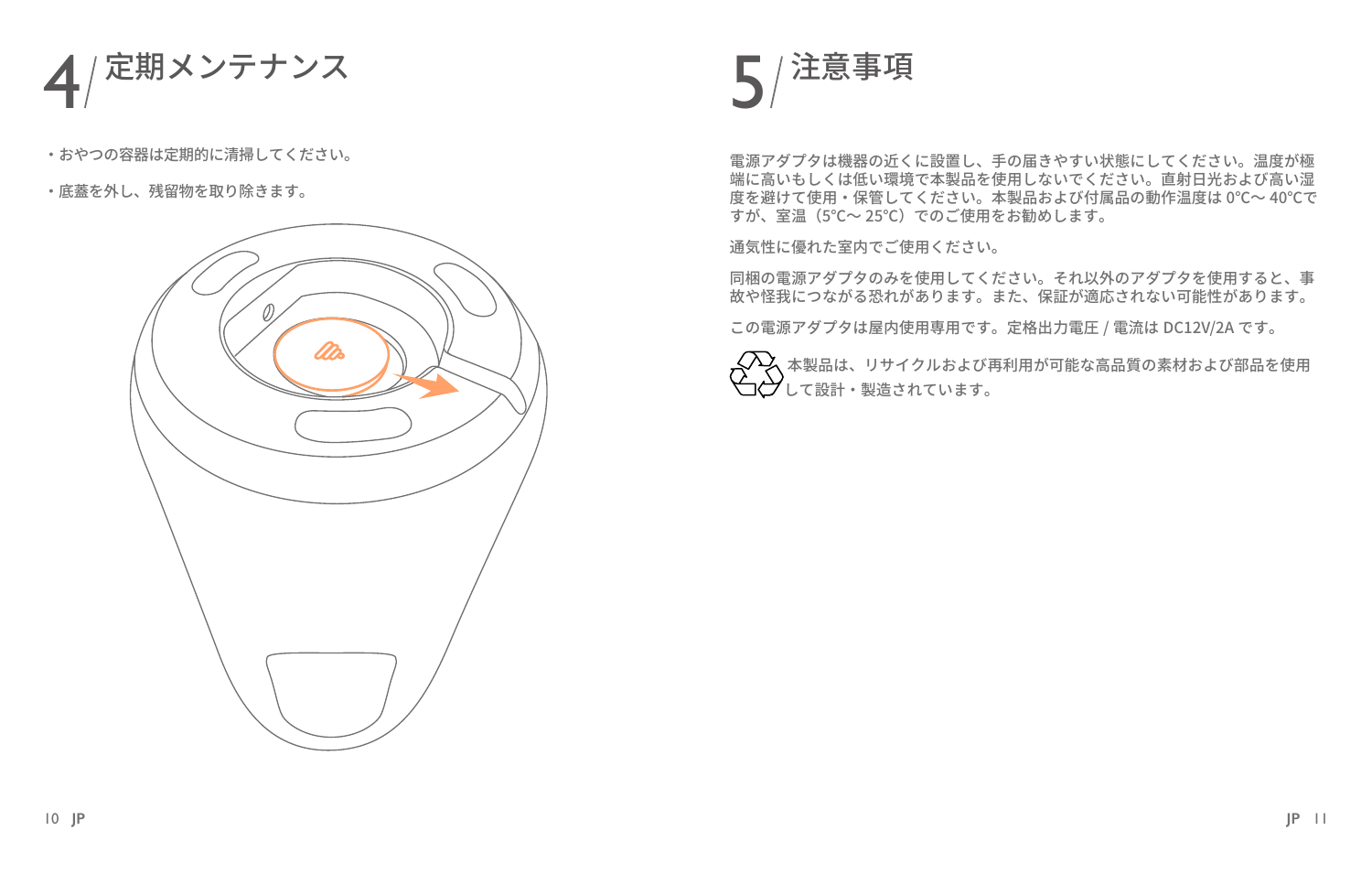■ / 제품 개요

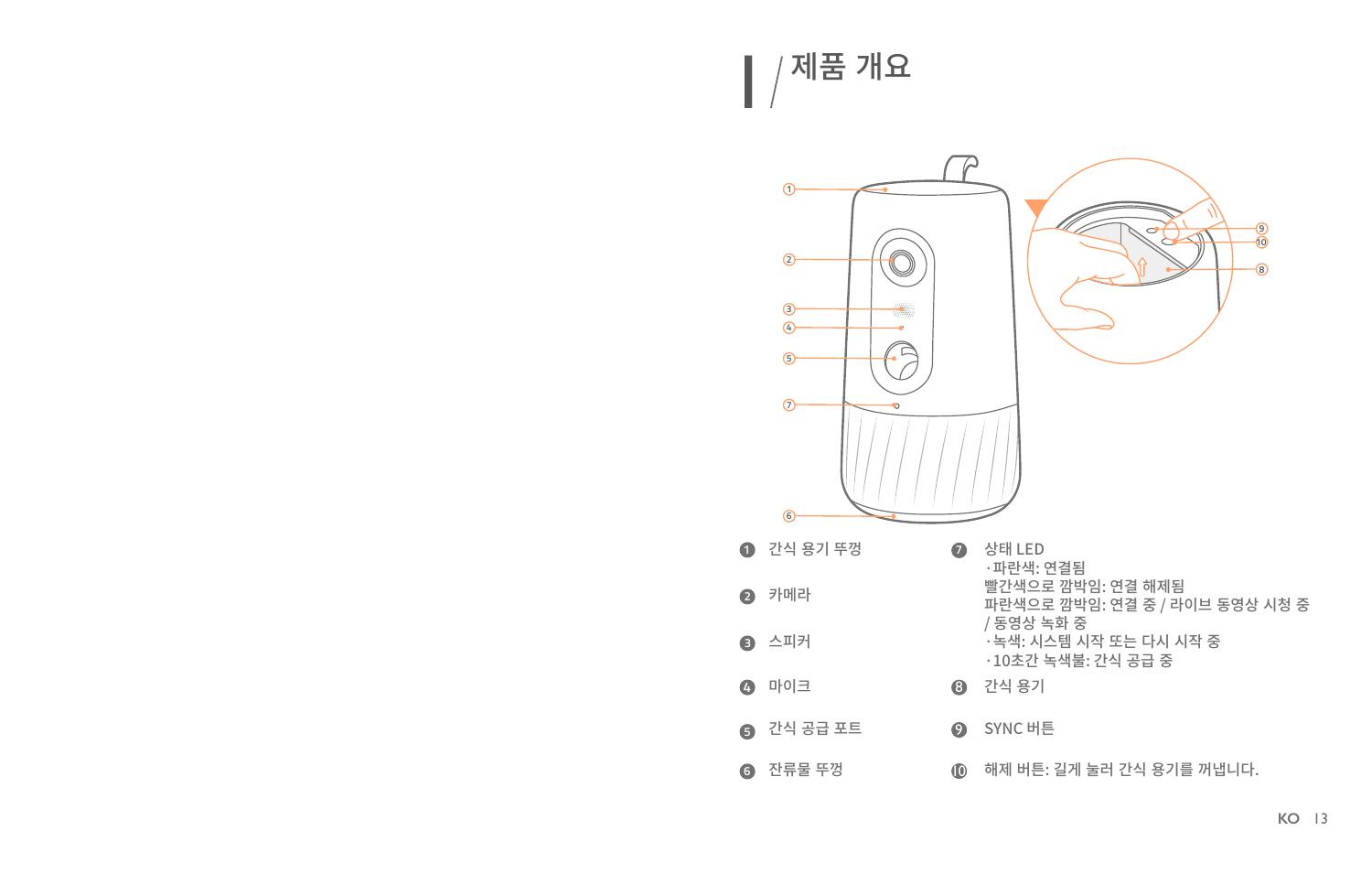

Dog Camera D605 를 하단의 전원 포트에 연결합니다.





1.eufy Pet 앱을 다운로드하여 설치한 후 계정을 새로 만듭니다.



2.eufy Pet 앱을 이용하여 하단의 QR 코드를 스캔한 후 화면의 안내에 따라 설정을 완료합니다.

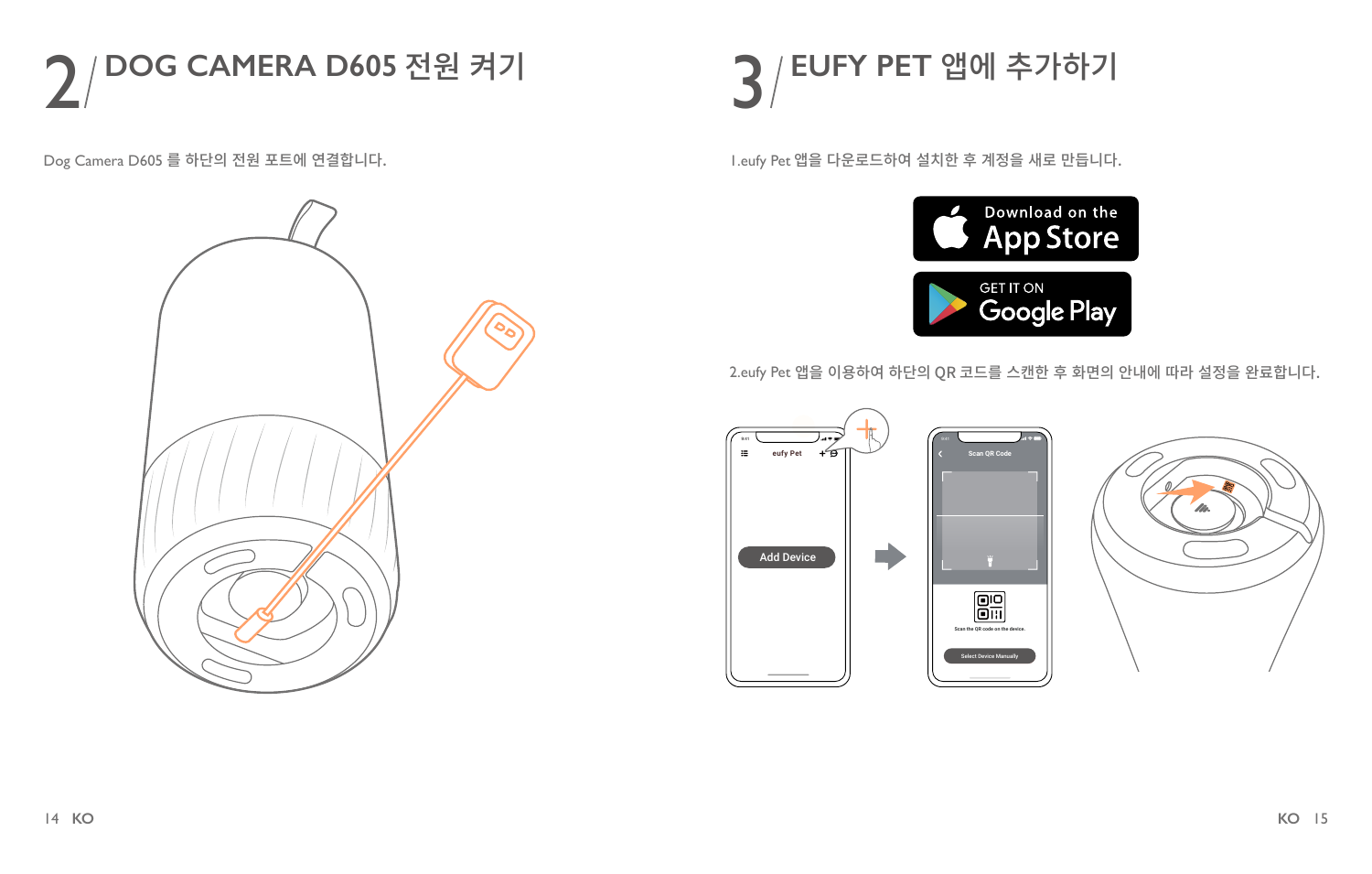

・간식 용기를 정기적으로 청소합니다.

・남은 간식을 정기적으로 비웁니다. 이때 뚜껑을 제거하고 잔여물을 비워냅니다.





어댑터는 장치 근처에 설치해야 하며 쉽게 접근할 수 있어야 합니다. 온도가 너무 높거나 너무 낮은 곳에서는 장치를 사용하지 마십시오. 또한 직사광선과 같은 강한 햇빛이나 너무 습한 환 경에 장치를 노출시켜서는 안 됩니다. 이 제품과 액세서리에 적합한 온도는 0°C~ 40°C(32° F~104°F) 입니다.

정상 범위의 실내 온도이고 통풍이 잘 되는 환경에 장치를 두고 사용하십시오.

온도 범위가 5°C~25°C(41°F~77°F) 인 환경에서 장치를 사용하는 것이 좋습니다.

반드시 제조사에서 제공하는 어댑터만 사용하십시오. 승인되지 않은 어댑터를 사용하면 위험 이 발생할 수 있으며 프로젝터의 승인 및 보증 조항을 위반할 수 있습니다.

이 충전기는 실내 전용 제품입니다. 어댑터의 정격 출력 전압/ 전류는 12VDC/2A 입니다. 어댑 터 플러그는 분리 장치로 간주됩니다.

 $\zeta\!\!\!\!\!\!\lambda\!\!\!\!\lambda$  귀하의 제품은 재활용 및 재사용이 가능한 고품질 재료와 부품을 사용하여 설계 및 제  $\triangle$   $\gamma$  $_{\text{x}$ 되었습니다.



모델명 : T7200 인증번호 : R-C-AIl-T7200 제품명 : 특정소출력 무선기기 ( 무선데이터통신시스템용 무선기기 ) 제조사 및 제조국가 : Anker Innovations Limited 제조일자 : 2021.08 해당 무선설비는 사용중 전파혼신의 가능성이 있음. 해당 무선설비는 전파혼신의 가능성이 있으므로 인명안전과 관련된 서비스는 할 수 없음.